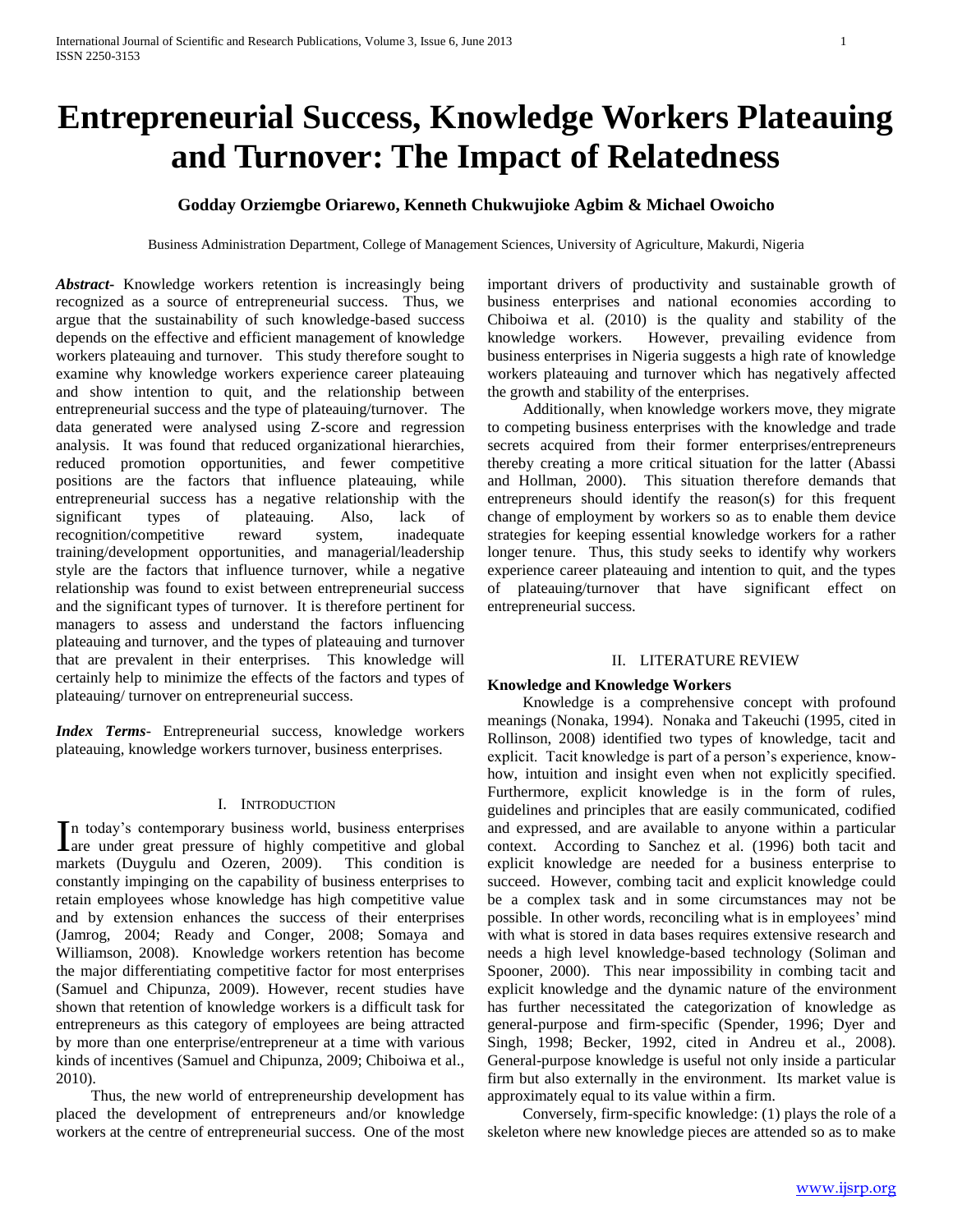global sense to the firm tradition, culture and the way to understand things (Splender, 1996); and (ii) defines the way in which new knowledge will be actually put to work, hence giving it the "idiosyncratic firm's touch" that will differentiate its utilization from that of other firms. Firm-specific knowledge thus plays a fundamental role in the creation and deployment of a new knowledge and is, therefore, a source of dynamic capabilities (Helfat et al., 2007). Knowledge is always embodied in a person; carried by a person; created, augmented or improved by a person; applied by a person; taught and passed on by a person; used or misused by a person. The shift to the knowledge society therefore puts the person in the centre (Drucker, 2001). This person is a knowledge worker. Knowledge workers are: those employees who develop the new knowledge that gives a business enterprise a competitive advantage; the major competitive resources of their enterprise; those who own the means of production and who carry the enterprise's knowledge, information and know-how in their heads (Lagacee, 2007); the workers who capture and apply tacit knowledge (Lubit, 2001; Nissen, 2005) and the workers who create and/or maintain the technical core of the business enterprise.

### **Knowledge Workers Plateauing and Turnover**

 Since market demand can certainly drive knowledge worker discontentment and movement, entrepreneurs are feeling an urgent need to preserve as much tacit knowledge as possible from the workers (Cappell, 2000; Droege and Hoobler, 2003), while investment in the workplace is important, spending on such technologies alone has not ultimately helped. Hence, these workers are still being plateaued and are quitting their employment. In addition, the entrepreneurs are experiencing dwindling entrepreneurial success. Entrepreneurial success implies positively affecting the lives of others and making a living through a well managed innovative product and/or service (Agbim and Oriarewo, 2012). Also, entrepreneurial success has also been viewed as starting and achieving some benefits from a business; adding value to employees, customers and the larger community; doing something you love; finding meaning and purpose in work; and helping others (Maxwell, 2003; Kauanui et al., 2009, as cited in Agbim et al., 2013).

 Employee plateau is defined as the point where employees likelihood of additional hierarchical promotion is very low (Lee, 2003; Trembbay and Roger, 2004; Yamamoto, 2006). The main causes of employee plateau in organizations are; re-engineering, downsizing and spin-off-activities which makes further advancement within organization become more unlikely (Andreas and Reidi, 2000; Burke and Mikkelsen, 2006). Employee plateau is also caused by: inappropriate abilities and skills, low need for career mobility and slow company growth (Appelbum and Finestone, 1994); lack of job stability, reduced organizational hierarchies and reduction of promotion opportunities (Choy and Savery, 1998); and mergers and takeovers that results to layoffs and fewer competitive positions (Applebum and Santiago, 1997; Yamaoto, 2006). Employee plateau is also caused by competition, age and organizational needs. Competition in the sense that for a given position, the individuals may be seen as less qualified than other candidates, including some presently, outside the organization. Age, management may see older employees as undesirable in their organizational needs, an employee may be seen as valuable in a particular position so much so that he will not be moved to a higher position (Tremblay and Roger, 2004).

 The different types of employee plateau or plateauing experienced by knowledge workers in organizations include: (i) organizational plateauing– arises where there is ability to perform well in higher level jobs but unable to do so owing to lack of job openings and/or management belief that knowledge workers do not desire higher level jobs; (ii) professional plateauing– results when knowledge workers find their jobs unchallenging because the jobs provide few opportunities for professional development and future employability (Lee, 2003); (ii) structural plateauing– results from the end of promotions due to the pyramidal structure of organizations; (iv) content plateuing– occurs when the knowledge workers know their jobs too well and become bored; (v) life plateauing– results when committed knowledge workers begin to feel unsuccessful in their work. This spreads feeling of being plateaued and trapped in life (Burke and Mikkelsen, 2006); (iv) contribution plateauing– results when knowledge workers are not learning or developing competencies and when their ability to add value is limited (Patternson et al., 1987). Employee plateauing whether its organizational, professional, structural, content, life or contribution still affect knowledge workers performance because chances of upward movement are limited or doomed. These in the long-run would affect the organization in terms of high rate of labour turnover because the employees may feel that their career advancement in the organization is at stake (Ongori and Angolla, 2009).

 Employee turnover is a much studied phenomenon. According to Price (1977) the term "turnover" is the ratio of the number of organizational members who have left during the period being considered divided by the average number of people in that organization during the period. Abassi et al. (2000) stated that employee turnover is the rotation of workers around the labour market; between firms, jobs and occupations; and between the states of employment and unemployment. However, to date, Kaliath and Beck (2001) asserted that there has been little consistency in findings on why employees quit there jobs. This is partly because of the diversity of employees included in such studies.

 Existing literature highlight reasons for employee turnover in the organizations; job stress (Firth et al., 2004); insufficient information on how to perform the job (Tor et al., 1997); in capcitation, death, the need to provide care for children and aged relatives (Booth and Hamer, 2007); organizational inefficiency and instability (Zuber, 2001); managerial/leadership style (Magner et al., 1996; Labor, 1997); hiring practices, lack of recognition and competitive compensation system (Griffeth et al., 2000; Abassi and Hollman, 2000); toxic work environment, lack of interesting work, lack of job security, inadequate training and development opportunities (Sherman et al.,2006).

 Employee turnover has been classified as; (1) voluntary (that is, beyond the control of management), (2) involuntary (that is, within the control of management) (Booth et al., 2007), (3) functional (that is, bad performers leave, good performers stay), and (4) dysfunctional (that is, good performers leave, bad performers stay) (Abassi and Hollman, 2000; Stovel and Bontis, 2002). Employee turnover occurs when employees leave their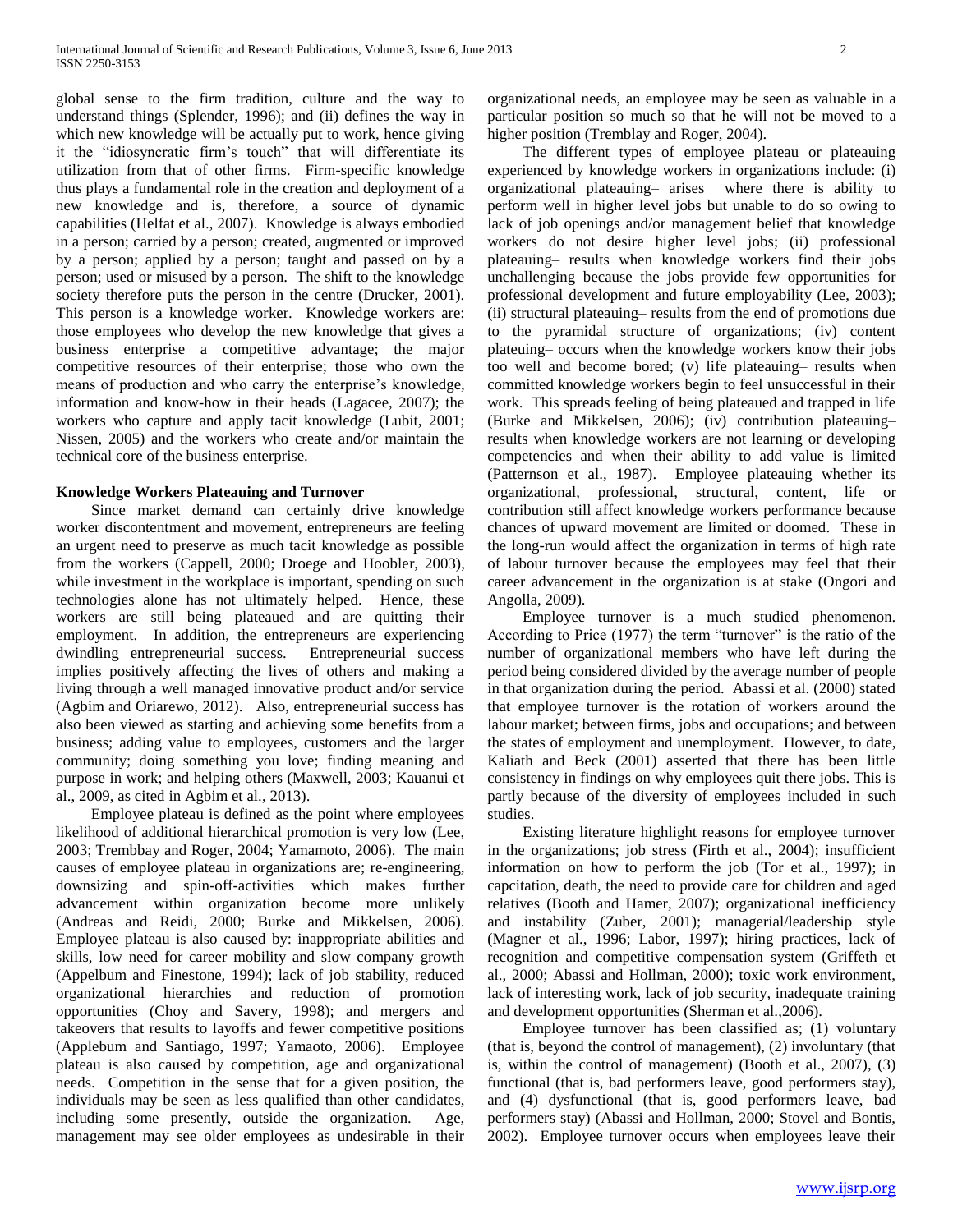jobs and must be replaced. Replacing existing employees is costly to organizations and destructive to service delivery. It is therefore imperative for entrepreneurs to reduce, to the minimum, the frequency at which employees; particularly knowledge workers quit the organization.

# **Effects of Knowledge Workers Plateauing/Turnover on Business Enterprises**

 In the short run, knowledge workers plateauing help the affected workers to master work skills and gather psychic energy in preparation for a transition period (Rita and Lawson, 1998). Lee (2003) further noted that a plateaued worker could sill have high satisfaction as the situation helps him to concentrate on developing new skills with which to seek other career opportunities elsewhere. This will consequently affect the performance of the enterprise and engender high degree of labour turnover.

 Turnover is not only destructive to the business enterprise, it is also costly. These costs include; costs associated with replacement (Philips, 1990; John, 2000) and costs such as lost productivity, lost sales and management time (Wasmuth and Davis, 1993; Catherine, 2002). Also, business enterprises suffer customer defection when a knowledge worker quits. The knowledge, skills and contacts that a departing employee takes out of the business enterprise constitutes a huge loss. The attributes are, in most cases, lost to a competitor business enterprise that may use this to gain competitive advantage (Stovel and Bontis, 2002; Sutherland, 2004; Bliss, 2007).

 Stovel and Bontis (2002) asserts that functional turnover help to reduce suboptimal organizational performance. However, high turnover can result in the loss of business patronage and relationship, and can even jeopardize the realization of organizational goals. Similarly, Abassi and Hollman (2000) argued that dysfunctional turnover damages the organization through decreased innovation, delayed services, improper implementation of new programmes and reduced productivity. Such activities according to Stovel and Bontis can radically affect the ability of organizations to prosper in today's competitive economy, leaving even the most ambitious entrepreneur unable to attain entrepreneurial success due to their inability to retain their knowledge workers.

# III. RESEARCH METHODOLOGY

The sample size for the study is made up of 1,640 respondents. Systematic sampling technique was employed to select the respondents from the membership list of different associations of entrepreneurs within Makurdi town. These associations include sachet water, fashion designers, upholstery, restaurants, hotels, printers and publishers, supermarkets, beauty saloons, welders, automobile mechanics, electronic mechanics, bakeries and confectionaries, and schools.

 Data for the study was collected using questionnaire. The questionnaire is made up of four sections – the demographics of the respondents, the factors influencing knowledge workers plateauing/turnover, types of plateauing/turnover and entrepreneurial success. The first section sought to elicit responses on gender, age and duration of service. The second section identified ten factors each that influence knowledge workers plateauing/turnover. The respondents were requested to score (1-4) the factors influencing career plateauing and intention to quit the job. In the third section, the respondents were requested to identify why they are plateaued and why they would want to quit their job from the list that described 6 and 4 types of plateauing and turnover respectively. The fourth section requested respondents to rate the entrepreneurial success of the business enterprise from a list of non-financial items. In both sections three and four, the respondents were requested to rate each type on a 5-point Likert scale. The degree of agreement varied from strongly disagree (1) to strongly agree (5) and accordingly in between. The respondents for the study are made up of production/technical workers, managers, marketers, chefs, fashion designers and beauticians/hair stylists.

 The questionnaire was validated by researchers in entrepreneurship development and human resource management, while the reliability test yielded a Cronbach alpha of 0.788. Fifty one out of the 1,640 questionnaire that were sent out where discarded on account of missing data, leaving 1,589 useable questionnaire for a response rate of 97%. Z-score test at 0.05 level of significance was used to rate factors that influence knowledge workers plateauing/turnover, while multiple regression analysis was used to determine the relationship between entrepreneurial success and knowledge workers plateauing on one hand, and between entrepreneurial success and knowledge workers turnover on the other hand.

# IV. RESULTS

 Among the respondents, 79.8% and 20.2% are males and females respectively, while majority (66.3%) of them have ages ranging from 20-40 years. Concerning educational qualification, 8.7% of the respondents have FSLC, 34.4% have O/L, 34.1% have NCE/OND, 17.7% have HND/B.Sc., and 5.1% have PG degrees. Majority (77.4%) of the respondents have been in their president employment for a period between 1-9 years.

 Table 1 depicts that reduced organizational hierarchies (17.96), reduced promotion opportunities (14.39) and fewer competitive positions (9.76) are the significance factors that influence knowledge workers plateauing. Furthermore, table 2 reveals that the three most significant factors that influence knowledge workers turnover are; lack of recognition and competitive reward system (15.38), inadequate training and development opportunities (13.75), and managerial/leadership style (3.83).

**TABLE 1: Z-Score Rating of Factors Influencing Knowledge Workers Plateauing**

|          |                                 | <b>Educational Level</b> |         |                |           |           |         |
|----------|---------------------------------|--------------------------|---------|----------------|-----------|-----------|---------|
| S/No.    | Factors                         | FSLC                     |         | <b>NCE/OND</b> | HND/B.Sc. | <b>PG</b> | Total   |
|          | Inappropriate abilities/skills  | $-0.08$                  | $-0.72$ | -0.91          | $-0.33$   | $-0.21$   | $-2.25$ |
| <u>.</u> | Reduced promotion opportunities |                          | 2.45    | 2.64           | 3.38      | 2.81      | 14 39*  |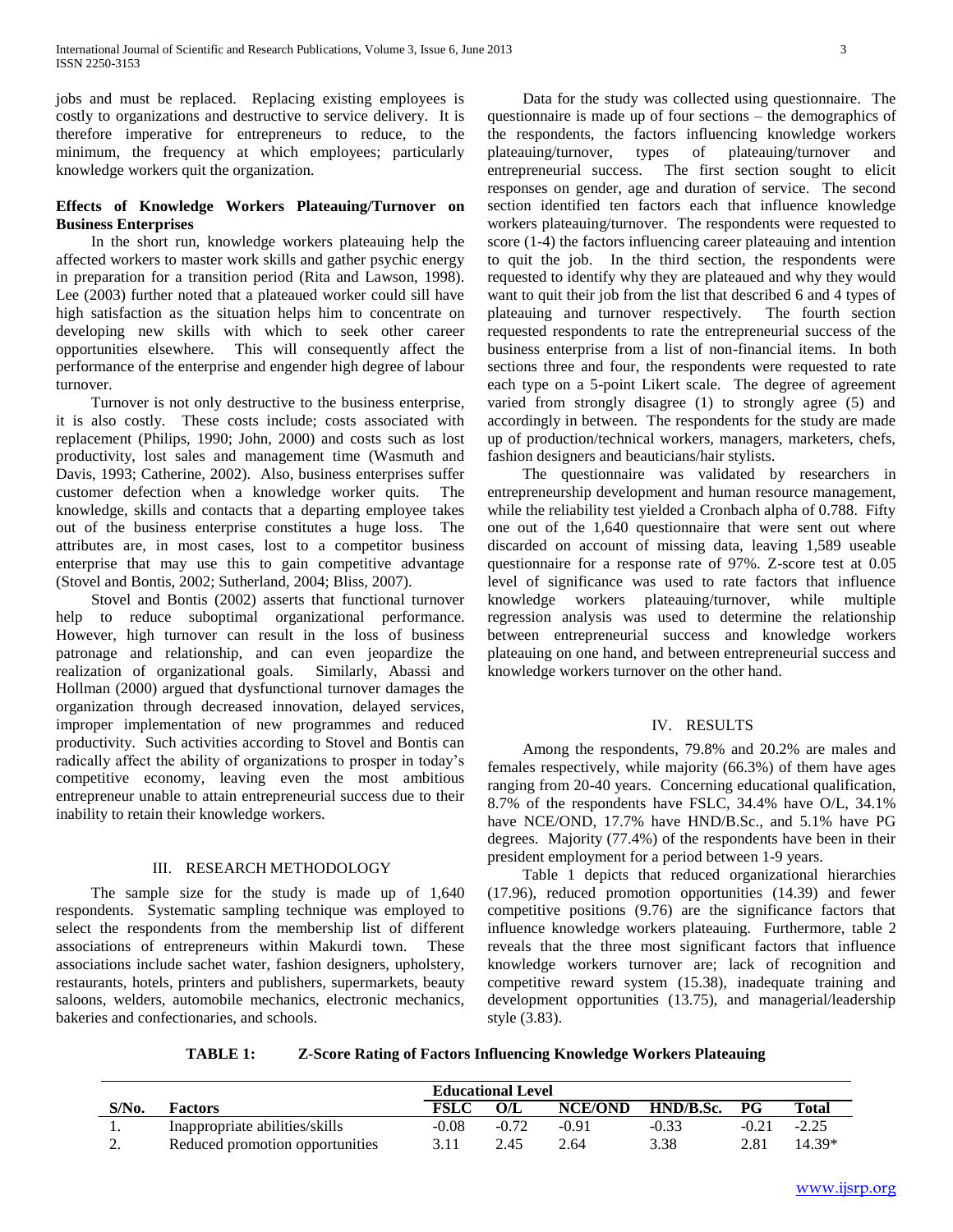International Journal of Scientific and Research Publications, Volume 3, Issue 6, June 2013 4 ISSN 2250-3153

| 3.  | Lack of job stability              | 0.24    | 0.12    | 0.18    | 0.69    | 0.04    | 1.27     |
|-----|------------------------------------|---------|---------|---------|---------|---------|----------|
| 4.  | Slow company growth                | $-1.63$ | $-1.48$ | $-1.74$ | $-2.01$ | $-2.31$ | $-9.17$  |
| 5.  | Reduced organizational hierarchies | 4.84    | 3.88    | 2.85    | 2.91    | 3.48    | $17.96*$ |
| 6.  | Fewer competitive positions        | 0.86    | 2.09    | 2.47    | 1.8     | 2.46    | $9.76*$  |
| 7.  | Competition                        | $-1.42$ | $-0.47$ | $-0.82$ | $-1.24$ | $-1.11$ | $-5.06$  |
| 8.  | Age                                | $-1.06$ | $-1.24$ | $-2.40$ | $-2.12$ | $-0.89$ | $-7.71$  |
| 9.  | Organizational needs               | $-1.46$ | $-1.28$ | $-2.04$ | $-0.48$ | $-0.81$ | $-6.07$  |
| 10. | Low need for career mobility       | 0.11    | 0.21    | 0.18    | 0.73    | 0.44    | 1.67     |
|     |                                    |         |         |         |         |         |          |

Level of significance >1.96 at 0.05

\* Significant factors

|          |                                               | <b>Educational Level</b> |         |                |           |             |              |
|----------|-----------------------------------------------|--------------------------|---------|----------------|-----------|-------------|--------------|
| $S/N0$ . | <b>Factors</b>                                | <b>FSLC</b>              | O/L     | <b>NCE/OND</b> | HND/B.Sc. | $_{\rm PG}$ | <b>Total</b> |
|          | Lack of interesting job/job stress            | $-0.02$                  | $-0.28$ | $-0.71$        | $-0.39$   | $-0.24$     | $-1.64$      |
| 2.       | Lack of job security                          | $-0.04$                  | $-1.27$ | $-1.09$        | $-0.98$   | $-1.08$     | $-5.46$      |
| 3.       | Incapacitation                                | $-0.42$                  | $-0.12$ | $-0.22$        | $-0.31$   | $-0.14$     | $-1.21$      |
| 4.       | Need to care for children/aged relatives      | $-0.29$                  | $-1.43$ | $-1.66$        | $-0.32$   | $-0.73$     | $-4.93$      |
| 5.       | Organizational inefficiency                   | $-2.40$                  | $-1.91$ | $-1.65$        | $-1.26$   | $-1.34$     | $-8.56$      |
| 6.       | Managerial/leadership style                   | 0.81                     | 0.23    | 0.94           | 0.76      | 1.09        | $3.83*$      |
| 7.       | Hiring practices                              | 0.15                     | 0.16    | 0.47           | 0.48      | 0.04        | 1.30         |
| 8.       | Lack of recognition/competitive reward system | 2.86                     | 2.93    | 3.42           | 3.36      | 2.81        | 15.38*       |
| 9.       | Toxic work environment                        | $-3.20$                  | $-3.66$ | $-3.31$        | $-3.66$   | $-3.41$     | $-17.24$     |
| 10.      | Inadequate training/development opportunities | 1.45                     | 2.17    | 3.49           | 3.72      | 2.92        | $13.75*$     |

Level of significance >1.96 at 0.05

\* Significant factors

 The six types of knowledge workers plateauing or predictor variables (organizational, professional, structural, content, life and contribution) shown in table 3 explained 60.4% of the variation in entrepreneurial success of business enterprises. The values of the significant predictors indicate that as organizational plateauing increases by one unit entrepreneurial success decreases by 0.875, as professional plateauing increases by one unit entrepreneurial success decreases by 0.730, as life palteauing increases by one unit entrepreneurial success decreases by 0.776, as contribution plateauing increases by one unit entrepreneurial success decreases by 0.608. Thus, there is a negative relationship between entrepreneurial success and the significant types of plateauing.

 It can also be deduced from table 4 that the four types of knowledge workers turnover or predictor variables (voluntary, involuntary, functional and dysfunctional) explained 45.8% of the variation in entrepreneurial success of business enterprises. The values of the significant predictor variables (involuntary and dysfunctional plateauing) indicate that as involuntary turnover increases by one unit entrepreneurial success decreases by 0.157, and as dysfunctional turnover increases by one unit entrepreneurial success decreases by 0.185. This implies that there is a negative relationship between entrepreneurial success and the significant types of turnover.

|  |  |  | TABLE 3: Coefficients in the Regression Analysis of the types of Knowledge Workers Plateauing and Entrepreneurial Success |
|--|--|--|---------------------------------------------------------------------------------------------------------------------------|
|--|--|--|---------------------------------------------------------------------------------------------------------------------------|

| <b>Predictor variable</b> | в     | <b>Std. Error</b> | <b>Beta</b> |           | Sig.  |
|---------------------------|-------|-------------------|-------------|-----------|-------|
| (Constant)                | 4.157 | 0.875             |             | 12.262    | 0.000 |
| Organizational plateauing | 3.942 | 0.532             | $-0.875$    | $-13.857$ | 0.000 |
| Professional plateauing   | 2.218 | 0.457             | $-0.730$    | $-8.195$  | 0.000 |
| Structural plateauing     | 2.645 | 0.346             | 0.696       | 7.440     | 0.726 |
| Content plateauing        | 2.915 | 0.595             | 0.588       | 5.580     | 0.441 |
| Life plateauing           | 5.431 | 0.608             | $-0.776$    | $-9.443$  | 0.000 |
| Contribution plateauing   | 0.344 | 0.875             | $-0.608$    | $-5.877$  | 0.000 |

Dependent variable: Entrepreneurial success

# **TABLE 4: Coefficients in the Regression Analysis of the types of Knowledge Workers Turnover and Entrepreneurial Success**

| <b>Predictor variable</b> |       | Std. Error | Beta  |       | Sig.  |
|---------------------------|-------|------------|-------|-------|-------|
| (Constant)                | 2.354 | 0.216      |       | .634  | 0.000 |
| Voluntary turnover        | 0.433 | በ 251      | 0.038 | 1.726 | 0.087 |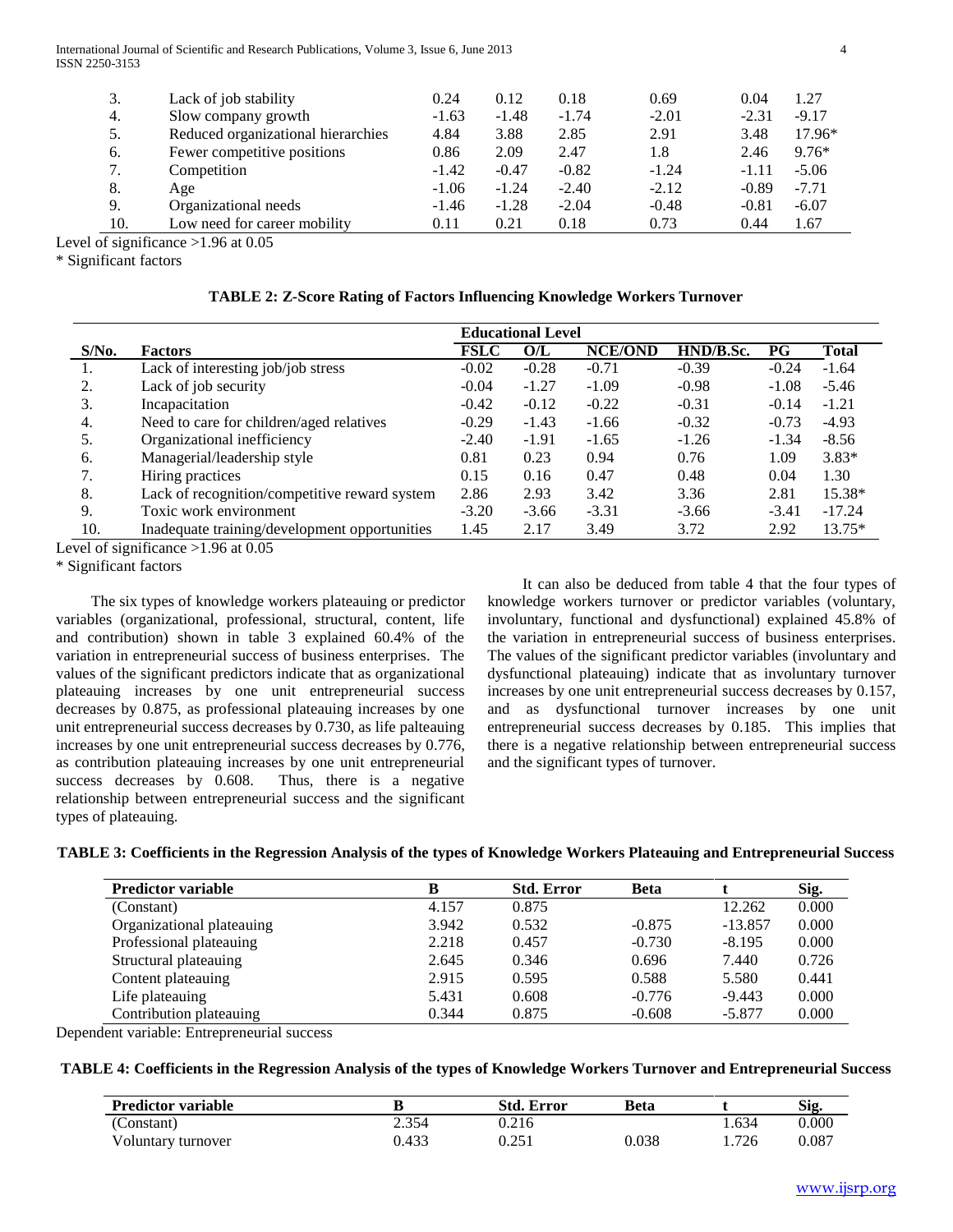| Involuntary turnover   | 0.858 | 0.198 | $-0.157$ | -4.334   | $0.000\,$ |
|------------------------|-------|-------|----------|----------|-----------|
| Functional turnovr     | 0.340 | 0.306 | 0.145    | 1.110    | 0.269     |
| Dysfunctional turnover | 0.518 | 0.219 | $-0.185$ | $-2.366$ | 0.000     |

Dependent variable: Entrepreneurial success

# V. DISCUSSION OF RESULTS

 Knowledge workers retention is a crucial challenge for today's business enterprises as they face increasing competition with the demands for even more of such workers. Fundamentally, the worrying situation is the rate at which it is becoming increasingly widespread in various business enterprises (Lee, 2003; Yamamoto, 2006). The study found that knowledge workers were plateaued by factors such as reduced organizational hierarchies, reduced promotion opportunities and fewer competitive positions. Owing to the fact that strategies to minimize the effects of these factors were not put in place, these factors gave rise to different types of knowledge workers plateauing. The identified types of knowledge worker plateauing that negatively affects entrepreneurial success of the entrepreneurs/employers are lack of job openings (organizational plateauing), unchallenging jobs occasioned by few opportunities for professional development that enhances future employability (professional plateauing), a feeling of being unsuccessful on the job (life plateauing) and limited opportunities to develop competencies and to add value (contribution plateauing).

 Ineffectiveness and inefficiency in the management of knowledge workers plateauing according to Ongori and Angolla (2009) has contributed to knowledge workers turnover in business enterprises. More so, as noted by Chiboiwa et al. (2010), a number of factors have been attributed to the increase in the level of knowledge workers turnover worldwide. The present study found that the knowledge workers are about to quit their present employment because of lack of recognition and competitive reward system, inadequate training and development opportunities, and managerial/leadership style. To this end, William and Werther (1996, cited in Chiboiwa et al., 2010) posits that knowledge workers turnover is accelerated when knowledge workers are dissatisfied with the reward system in an enterprise. This result is similar to that of Chiboiwa et al. (2010) who found that turnover is largely attributed to poor reward system. The present study further reveals that the employers of the respondents are not paying attention to the factors that influence knowledge workers turnover. This consequently gave rise to turnover; which is the manifestation of intention to leave. The types of turnover that are prevalent in the enterprises and which has negatively affected entrepreneurial success in the enterprises are involuntary and dysfunctional turnover. Turnover according to Samuel and Chipunza (2009) is not only destructive but costly to business enterprises. This in the view of Abassi and Hollman (2000) is because most often when knowledge workers move, they migrate to competing business enterprises with the knowledge and trade secrets acquired from their employers thereby creating an even more critical situation for the latter. This situation therefore demands that entrepreneurs/employers of knowledge workers must device strategies that will help in keeping these workers for a longer time.

## VI. RECOMMENDATIONS

 The following recommendations are proposed based on the results of the study.

 1. Given that there is increase in direct and indirect costs of knowledge workers plateauing/turnover, entrepreneurs/managers should assess and understand knowledge workers critically at each stage of their career so as to identify the factors influencing plateauing and the type of plateauing they are experiencing. The outcome of such assessment will help the managers to develop strategies to minimize the effects of the factors and the type of plateauing.

 2. Managers should use the flat rather than the tall structure system so as to make lower cadre workers to take more responsibilities thereby reducing the degree of plateauing and turnover. Also, job rotation should be employed as a strategy for broadening workers skills and by extension reducing boredom.

 3. Business enterprises should adopt a management/leadership style that creates a more cordial relationship between managers and other workers. This relationship should also create an environment that allows workers to acquire training and develop competencies that will position them for opportunities elsewhere if chances of upward movement are limited in their present business enterprise.

 4. According to table 3, the significant predictor variables, namely, organizational, professional, life and contribution plateauing have negative effect on entrepreneurial success. Managers must make conscious effort to reduce the prevalence of these types of knowledge workers plateauing so as to increase their entrepreneurial success. Also, table 4 shows that involuntary and dysfunctional turnover have significant negative effect on entrepreneurial success. This suggests that to increase entrepreneurial success, the business enterprises should device strategies that can reduce these types of turnover.

#### **REFERENCES**

- [1] Abassi, S.M. and Hollman, K.W. (2000). Turnover: The real bottom line. *Public Personnel Management, 2*(3), 333-342.
- [2] Adreu, R., Baiget, J. and Canals, A. (2008). Firm-specific knowledge and competitive advantage: Evidence and KM practices. *Knowledge and Process Management, 15*(2), 97-106.
- [3] Agbim, K.C. and  $Oriarewo, G.O.$  (2012). Spirituality as Correlate of Entrepreneurship Development. *Journal of research in national development, 10*(3), 154-164.
- [4] Agbim, K.C., Oriarewo, G.O. and Ijie, N. (2013). The relative contribution of spirituality in entrepreneurship development among graduates of Nigerian tertiary institutions. *International Journal of Business and Management Invention, 2*(4), 25-35.
- Andreas, G.M. and Reiedi, G. (2000). Effects of concepts of career plateaus on performance, work satisfaction and commitment. *International Journal of Manpower, 23*(8), 716-733.
- [6] Appelbum, S.H. and Finestone, D. (1994). Revisiting career plateauing: Same old problems-avant-garde solutions. *Journal of Management Psychology, 9*(5), 12-21.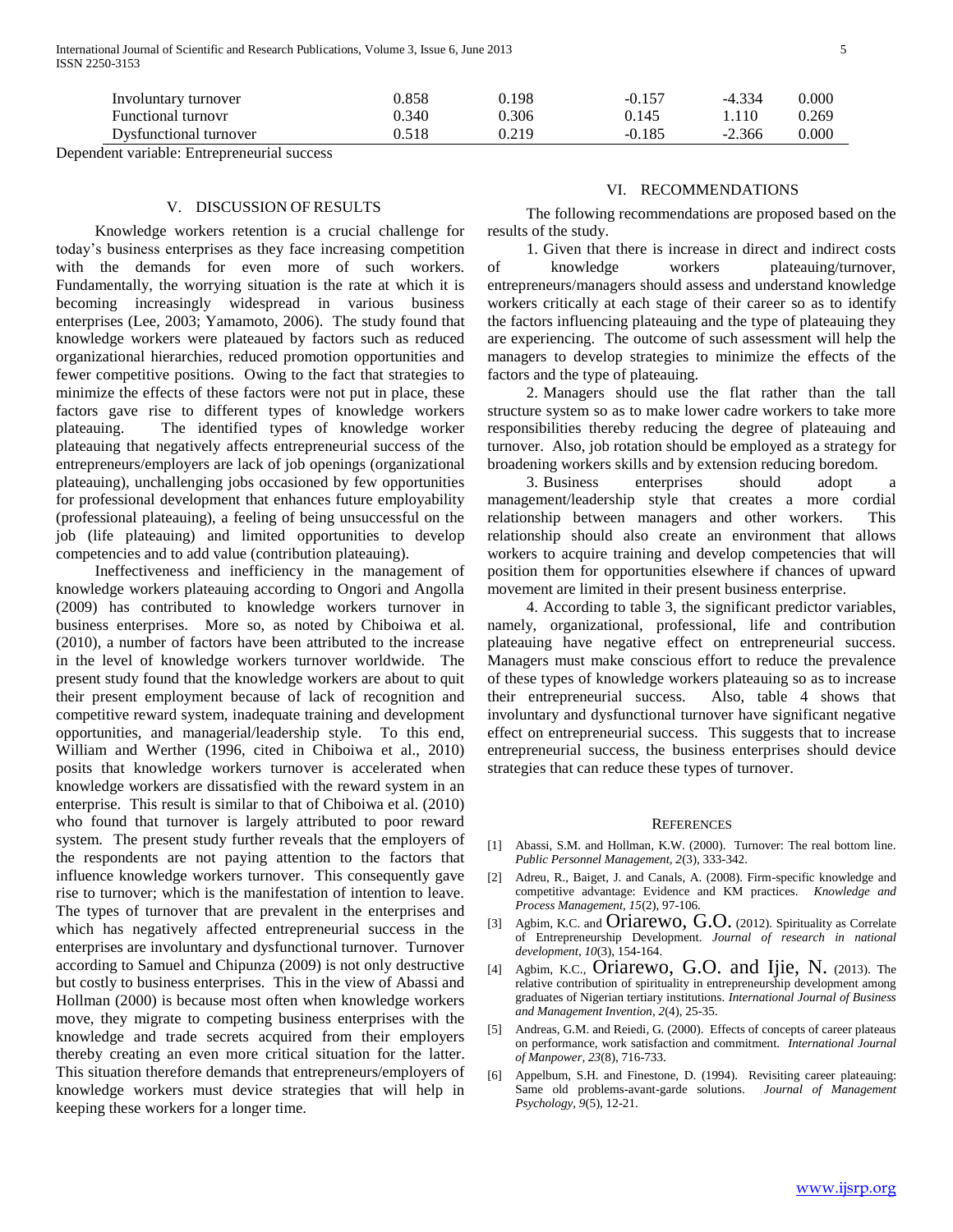- [7] Appelbum, S.H. and Santiago, V. (1997). Career development in the potential organizations. *Journal of Career Development International, 2*(1), 11-20.
- Awogbenle, A.C. and Iwuamadi, K.C. (2010). Youth employment: Entrepreneurship development programme as an intervention mechanism. *African Journal of Business Management, 4*(6), 831-835.
- [9] Bliss, W.G. (2007). Cost of employee turnover. Retrieved from WWW.isquare.com on June 28, 2012.
- [10] Booth, S. and Hamer, K. (2007). Labour turnover in the retail industry. *International Journal of Retail Distribution Management, 35*(4), 289-307.
- [11] Burke, R.J. and Mikkelsen, A. (2006). Examining the career plateau among police officers. *International Journal of Police Strategies and Management, 29*(4), 691-703.
- [12] Cappelli, P. (2000). A market-driven approach to retaining talent. *Harvard Business Review, 78*(1), 103-111.
- [13] Catherine, M.G. (2002). Staff turnover: Retention. *International Journal of Contemporary Hospitality Management, 14*(3), 106-110.
- [14] Chiboiwa, M.W., Samuel, M.O. and Chipunza, C. (2010). An examination of employee retention strategy in a private organization in Zimbabwe. *African Journal of Business Management, 4*(10), 2103-2109.
- [15] Choy, R.M. and Savery, L.K. (1998). Employee plateauing; Some work attitudes. *Journal of Management Development, 17*(8), 392-401.
- [16] Droege, S.B. and Hoobler, J.M. (2003). Employee turnover and tacit knowledge diffusion: A network perspective. *Journal of Managerial Issues, 15*(1), 50-54.
- [17] Drucker, P.F. (2001). *The essential Drucker.* New York: Harper Collins.
- [18] Duygulu, E. and Ozeren, E. (2009). The effects of leadership styles and organizational culture on firm's innovativeness. *African Journal of Business Management, 3*(9), 475-485.
- [19] Dyer, J.H. and Singh, H. (1998). The relational view: Cooperative strategy and sources of interorganisational competitive advantage. *Academy of Management Review, 23*(4), 660-679.
- [20] Firth, L., David, J., Kathleen, A. and Claude, L. (2007). How can managers reduce employee intention to quit? *Journal of Management Psychology, 19*(2), 170-187.
- [21] Griffeth, R.W., Hom, P.W. and Gaertner, S. (2000). A meta-analysis of antecedents and correlates of employee turnover: Update, moderator tests and research implications for the next millennium. *Journal of Management, 26*(3), 463-488.
- [22] Helfat, C.E., Finkelstein, S., Mutchell, W., Peteraf, M., Singh, H., Teece, D. and Winter, S. (2007). *Dynamic capabilities: Understanding strategic change in organizations.* Blackwell: Maden (MA).
- [23] Jamrog, J. (2004). The perfect storm: The future of retention and engagement. *Human Resource Planning, 27*(3), 26-33.
- [24] John, S. (2000). Job-to-job turnover and job-to-non-employment movement. *Personnel Review,31*(6), 710-721.
- [25] Kaliath, T.J. and Beck, A. (2001). Is the path to burnout and turnover paved by a lack of supervisory support; a structural equation test. *New Zealand Journal of Psychology, 30,* 72-78.
- [26] Labov, B. (1997). Inspiring employees the easy way. *Incentive, 171*(10), 114-118.
- [27] Lagace, M. (2007). The key to managing stars? Think team. HBS working knowledge. Retrieved from  $WWW.hbswk.hbs.edu$  on May 29, 2012.
- [28] Lechner, C. Dowling, M. and Welpe, I. (2006). Firm networks: External relationships as sources for the growth competitiveness of entrepreneurial firms. *Entrepreneurship for Regional Development, 1,* 1-16.
- [29] Lee, P.C.B. (2003). Going beyond career plateau: Using professional plateau to account for work outcomes. *Journal Management development, 22*(6), 538-551.
- [30] Lubit, R. (2001). Tacit knowledge and knowledge management: The keys to sustainable competitive advantage. *Organizational Dynamics, 29*(4), 164-178.
- [31] Magner, N.,Welker, R. and Johnson, G. (1996). The interactive effects of participation and outcome favourability in performance appraisal on turnover intentions and evaluation of supervision. *Journal of Occupational Organization Psychology, 69,* 135-143.
- [32] Maxwell, T. (2003). Considering spirituality: Integral spirituality, deep science and ecological awareness. *Zygon, 38*(2), 257-276.
- [33] Nissen, M.E. (2005). Dynamic knowledge patterns to inform design: A field study of knowledge stocks and flows in an extreme organization. *Journal of Management Information Systems, 22*(3), 225-263.
- [34] Nonaka, I. (1994). A dynamic theory of organizational knowledge creation. *Organization Science, 5*(1), 14-37.
- [35] Ongori, H. and Agolla, J.E. (2009). Paradigm shift in managing career plateau in organization: The best strategy to minimize employee intention to quit. *African Journal of Business Management, 3*(6), 268-271.
- [36] Patterson, L.E., Sutton, R.E. and Schuttenberg, E.M. (1987). Plateaued careers, productivity and career satisfaction of college education faculty. *Career Development Quarterly, 35*(3), 1970205.
- [37] Philips, D.J. (1990). The price tag on turnover. *Personal Journal,* 58-61.
- [38] Price, J.L. (1977). *The study of turnover.* Iowa: Iowa State University Press.
- [39] Ready, D.A. and Conger, J.A. (2007). How to fill the talent gap: Global companies face a perfect storm when it comes to finding the employees they need. *The Wall Street Journal (online).* Retrieved from [www.wsj.com](http://www.wsj.com/) on May 29, 2012.
- [40] Rita, M.C. and Lawson, K.S. (1998). Employee plateauing: Some workplace attitudes. *Journal of Management, 17*(6), 392-401.
- [41] Rollinson, D. (2008). *Organizational behaviour and analysis: An integrated approach.* Essex, England: Pearson Education.
- [42] Samuel, M.O. and Chipunza, C. (2009). Employee retention and turnover: Using motivational variables as a panacea. *African Journal of Business Management, 3*(8), 410-415.
- [43] Sanchez, R., Heene, A. and Thomas, H. (1996). Dynamics of competence based competition: theory and practices in the new strategic management. Oxford: Elsevier.
- [44] Sherman, D., Alper, W. and Wolfson, P. (2006). Seven things companies can do to reduce attrition. *Journal of South African Institute of Personnel Management,24*(3), 8-11.
- [45] Soliman, F. and Spooner, K. (2000). Strategies for implementing knowledge management. *Journal of Knowledge Management, 4*(4), 337- 345.
- [46] Somaya, D. and Williamson, I.O. (2008). Rethinking the war for talent. *MIT Sloan Management Review, 49*, 4.
- [47] Spender, J.C. (1996). Making knowledge the basis of a dynamic theory of the firm. *Strategic Management Journal, 1*(2), 45-62.
- [48] Stovel, M. and Bontis, N. (2002). Voluntary turnover: Knowledge management – friend or foe? *Journal of Intellectual Capital, 3*(3), 303-322.
- [49] Sutherland, M.M. (2004). Factors affecting the retention of knowledge workers (unpublished thesis). Johannesburg: University of Johannesburg.
- [50] Tor, G., Guinmaraes, J. and Owen, W. (1997). Assessing employee turnover intentions before and after TQM. *International Journal of Quality Reliability Management, 14*(1), 46-63.
- [51] Tremblay, M. and Roger, A. (2004). Career plateauing relations: The moderating role of job scope, role ambiguity and participating among Canadian managers. *International Journal of Human Resource Management, 15*(6), 996-1017.
- [52] Wasmuth, W.J. and Davis, S.W. (1983). Managing employee turnover: Why employees leave. *The Cornell HRA Quarterly,3*(1),11-18.
- [53] Yamamoto, H. (2006). The relationship between employee's interorganizational career orientation and their career strategies. *Career Development Journal, 11*(3), 243-264.
- [54] Zuber, A. (2001). A career in food service cons: High turnover. *Nations Restaurant news, 35*(21), 147-148.

#### **AUTHORS**

**First Author** – Godday Orziemgbe Oriarewo, Business Administration Department, College of Management Sciences, University of Agriculture, Makurdi, Nigeria

**Second Author** – Kenneth Chukwujioke Agbim, Business Administration Department, College of Management Sciences, University of Agriculture, Makurdi, Nigeria. Corresponding